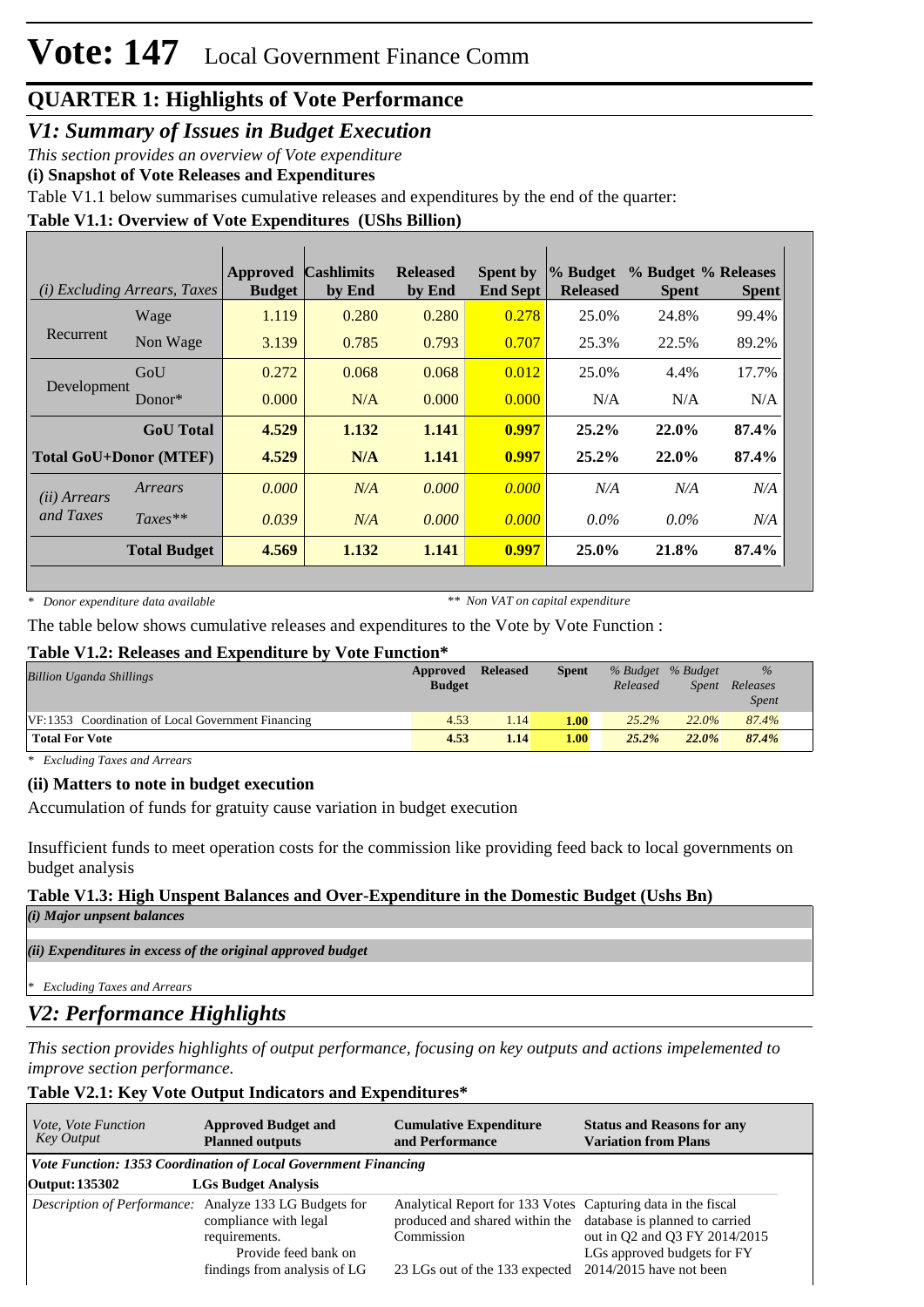# **QUARTER 1: Highlights of Vote Performance**

| Vote, Vote Function<br><b>Key Output</b>                                          | <b>Approved Budget and</b><br><b>Planned outputs</b>                                                                                                                                      | <b>Cumulative Expenditure</b><br>and Performance                                                                                                                 | <b>Status and Reasons for any</b><br><b>Variation from Plans</b>                                                       |
|-----------------------------------------------------------------------------------|-------------------------------------------------------------------------------------------------------------------------------------------------------------------------------------------|------------------------------------------------------------------------------------------------------------------------------------------------------------------|------------------------------------------------------------------------------------------------------------------------|
|                                                                                   | budgets to 133<br>LGs                                                                                                                                                                     | budgets have submitted                                                                                                                                           | received hence analysis was<br>done for the few received                                                               |
|                                                                                   | Provide technical support<br>in indentified areas of weakness<br>in the process of budget<br>formulation in 20<br>LGs                                                                     | Provided technical support to 20<br>LGs in identified areas of<br>weakness in the process of<br>budget formulation based on FY<br>2013/14 budget analysis report |                                                                                                                        |
|                                                                                   | Collect, process and<br>capture data in the fiscal data<br>bank from LG approved final<br>accounts                                                                                        | Analyzing data from the LGs<br>Budgets and Final Accounts will<br>be done in Q2 and Q3                                                                           |                                                                                                                        |
| Performance Indicators:                                                           |                                                                                                                                                                                           |                                                                                                                                                                  |                                                                                                                        |
| No. of Local Governments<br>provided with skills in<br><b>Budget Formulation</b>  | 20                                                                                                                                                                                        | 5                                                                                                                                                                |                                                                                                                        |
| No. of Local Governments<br>complying with budgeting<br>legal requirement         | 40                                                                                                                                                                                        | 10                                                                                                                                                               |                                                                                                                        |
| Average length of time taken<br>to provide feedback on<br>analyzed budgets (Days) | 60                                                                                                                                                                                        | $\boldsymbol{0}$                                                                                                                                                 |                                                                                                                        |
| <b>Output Cost:</b>                                                               | UShs Bn:<br>0.299                                                                                                                                                                         | UShs Bn:<br>0.071                                                                                                                                                | 23.6%<br>% Budget Spent:                                                                                               |
| Output: 135303                                                                    | <b>Enhancement of LG Revenue Mobilisation and Generation</b>                                                                                                                              |                                                                                                                                                                  |                                                                                                                        |
|                                                                                   | <i>Description of Performance:</i> Provide support to 30 LGs with Provided support to 16 LGs<br>skills and approaches to<br>establish fiscal databases.                                   | with skills and approaches to<br>establish fiscal databases.                                                                                                     | The regional meetings to share<br>experiences on the<br>implementation of best practices<br>and disseminate updates on |
|                                                                                   | Support 30 LGs to improve<br>methods of collecting property<br>rates                                                                                                                      | Supported 8 LGs to improve<br>methods of collecting property<br>rates                                                                                            | local revenue enhancement<br>practices will the held in the<br>subsequent quarters                                     |
|                                                                                   | Hold 2 regional meetings to<br>share experiences on the<br>implementation of best practices committee meeting and<br>and dessiminate updates on<br>local revenue enhancement<br>practices | Held one Local revenue<br>enhancement coordination<br>discussed the legal challenges<br>local revenue mobilization and<br>generation by Local government         |                                                                                                                        |
|                                                                                   | Hold 2 LRECC meetings will be Developed a concept on<br>held to discuss the challenges in mechanisms on how to utilize<br>generation by LGs                                               | local revenue mobilization and LED initiative to increase local<br>revenues for service delivery in<br>LGs                                                       |                                                                                                                        |
|                                                                                   | Develop a concept on<br>mechanisms on how to utilize<br>LED inititiative to increase local<br>revenues for service delivery in<br>LGs                                                     |                                                                                                                                                                  |                                                                                                                        |
| Performance Indicators:                                                           |                                                                                                                                                                                           |                                                                                                                                                                  |                                                                                                                        |
| Percentage change in annual<br>local revenue performance<br>(MC)                  | 20.6                                                                                                                                                                                      | $\boldsymbol{0}$                                                                                                                                                 |                                                                                                                        |
| Percentage change in annual<br>local revenue performance<br>(Districts)           | 2.1                                                                                                                                                                                       | $\boldsymbol{0}$                                                                                                                                                 |                                                                                                                        |
| No. of LGs provided with<br>skills to establish local<br>revenue databases        | 36                                                                                                                                                                                        | 16                                                                                                                                                               |                                                                                                                        |
| No. of LGs provided with<br>skills in the collection of<br>property rates         | 22                                                                                                                                                                                        | 8                                                                                                                                                                |                                                                                                                        |
| No. of LGs applying Best<br>Practices in Local revenue<br>collection              | 58                                                                                                                                                                                        | $\boldsymbol{0}$                                                                                                                                                 |                                                                                                                        |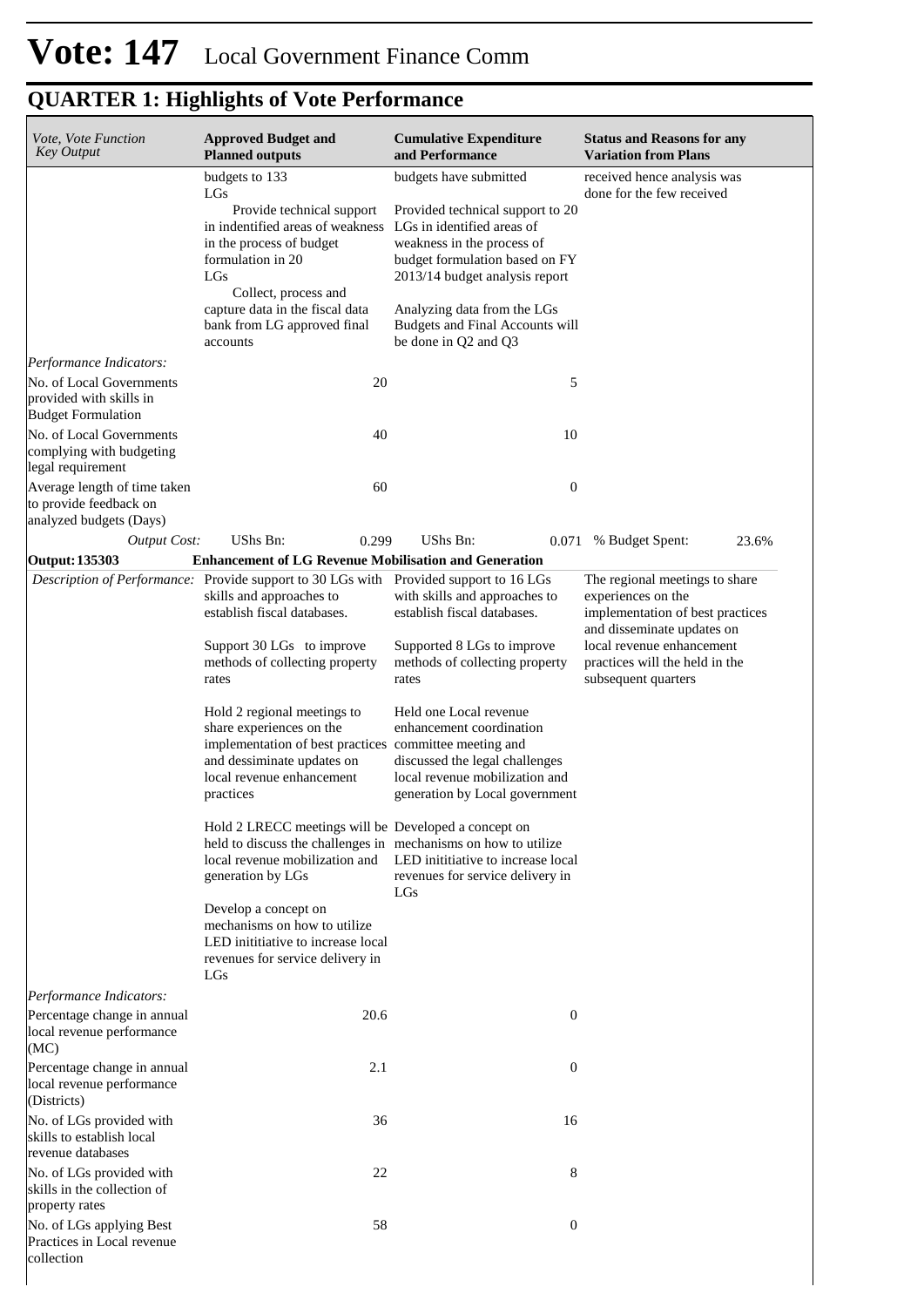| Vote, Vote Function<br><b>Key Output</b>                                   | <b>Approved Budget and</b><br><b>Planned outputs</b>                                                                                                                         |       | <b>Cumulative Expenditure</b><br>and Performance                                                                                                                     |       | <b>Status and Reasons for any</b><br><b>Variation from Plans</b> |       |
|----------------------------------------------------------------------------|------------------------------------------------------------------------------------------------------------------------------------------------------------------------------|-------|----------------------------------------------------------------------------------------------------------------------------------------------------------------------|-------|------------------------------------------------------------------|-------|
| <b>Output Cost:</b>                                                        | UShs Bn:                                                                                                                                                                     | 0.804 | UShs Bn:                                                                                                                                                             |       | 0.186 % Budget Spent:                                            | 23.1% |
| Output: 135304                                                             | <b>Equitable Distribution of Grants to LGs</b>                                                                                                                               |       |                                                                                                                                                                      |       |                                                                  |       |
| Description of Performance:                                                | Organize and Facilitate<br>negotiations between LGs and<br>sector Ministries and<br>disseminate the agreements on<br>conditions for utilization of<br>conditional grants and |       | Local government negotiations<br>were carried out between Local<br>Governments and 7 sector<br>Ministries and agreements on<br>are being finalized.                  |       | No variations                                                    |       |
|                                                                            | implement relevant<br>recommendations                                                                                                                                        |       | One meeting of the Local<br>government budget committee<br>was held to discuss Terms of                                                                              |       |                                                                  |       |
|                                                                            | Provide support to 3 LGBC<br>meetings                                                                                                                                        |       | reference on Equalization grants<br>and benefits of extending grants<br>to Lower Local governments                                                                   |       |                                                                  |       |
|                                                                            | Assess the extent of<br>implementation of extension of<br>grants to LLGs and document<br>lessons learnt                                                                      |       | Terms of reference for<br>assessment of the extent of<br>implementation of extension of<br>grants to LLGs were developed<br>and the questioner is being<br>finalized |       |                                                                  |       |
| Performance Indicators:                                                    |                                                                                                                                                                              |       |                                                                                                                                                                      |       |                                                                  |       |
| Proportion of unconditional<br>grant compared to total<br>transfers to LGs |                                                                                                                                                                              | 4.5   |                                                                                                                                                                      | 4.5   |                                                                  |       |
| Number of negotiation<br>forums held                                       |                                                                                                                                                                              |       |                                                                                                                                                                      | 0     |                                                                  |       |
| Number of agreements<br>between UNAT and Sectors                           |                                                                                                                                                                              | 7     |                                                                                                                                                                      | 7     |                                                                  |       |
| implemented                                                                |                                                                                                                                                                              |       |                                                                                                                                                                      |       |                                                                  |       |
| <b>Output Cost:</b>                                                        | UShs Bn:                                                                                                                                                                     | 0.703 | UShs Bn:                                                                                                                                                             | 0.134 | % Budget Spent:                                                  | 19.1% |
| <b>Vote Function Cost</b>                                                  | <b>UShs Bn:</b>                                                                                                                                                              |       | 4.529 UShs Bn:                                                                                                                                                       | 0.997 | % Budget Spent:                                                  | 22.0% |
| <b>Cost of Vote Services:</b>                                              | UShs Bn:                                                                                                                                                                     |       | $4.529$ UShs Bn:                                                                                                                                                     | 0.997 | % Budget Spent:                                                  | 22.0% |

# **QUARTER 1: Highlights of Vote Performance**

*\* Excluding Taxes and Arrears*

An over view of the funds for quarter one shows that development funds have low absorption capacity because of long procurement process.

### **Table V2.2: Implementing Actions to Improve Vote Performance**

| <b>Planned Actions:</b>                                                                                                                                                              | <b>Actual Actions:</b>                                                                                                                                      | <b>Reasons for Variation</b> |
|--------------------------------------------------------------------------------------------------------------------------------------------------------------------------------------|-------------------------------------------------------------------------------------------------------------------------------------------------------------|------------------------------|
| Vote: 147 Local Government Finance Comm                                                                                                                                              |                                                                                                                                                             |                              |
| Vote Function: 1353 Coordination of Local Government Financing                                                                                                                       |                                                                                                                                                             |                              |
| Hold midterm review with 7 sectors on the <b>Held midterm review with 7 sectors on</b><br>implementation of agreements on the<br>conditions for utilization of conditional<br>grants | the implementation of agreements on the<br>conditions for utilization of conditional<br>grants                                                              | No Variations                |
| Hold stakeholders meeting on LG budgets<br>and transfers.                                                                                                                            | 1 stakeholders meeting on LG budgets<br>and transfers was held                                                                                              |                              |
| Assess the benefits of extension of grants<br>to LLGs                                                                                                                                | Concept note on effectiveness of<br><b>Equalization Grants and benefits of</b><br>extending grants to lower local<br>governments was developed              |                              |
| Vote: 147 Local Government Finance Comm                                                                                                                                              |                                                                                                                                                             |                              |
| Vote Function: 1353 Coordination of Local Government Financing                                                                                                                       |                                                                                                                                                             |                              |
| Support 30 LGs on establishing fiscal<br>database management systems                                                                                                                 | <b>16 LGs were supported to establish local</b> No Variations<br>revenue databases                                                                          |                              |
| Continue with provision of technical<br>support on the process of collection of<br>property rates                                                                                    | 8 LGs were supported in the process of<br>collection of property rates<br><b>One Local Revenue Enhancement</b><br><b>Coordinating Committee was held to</b> |                              |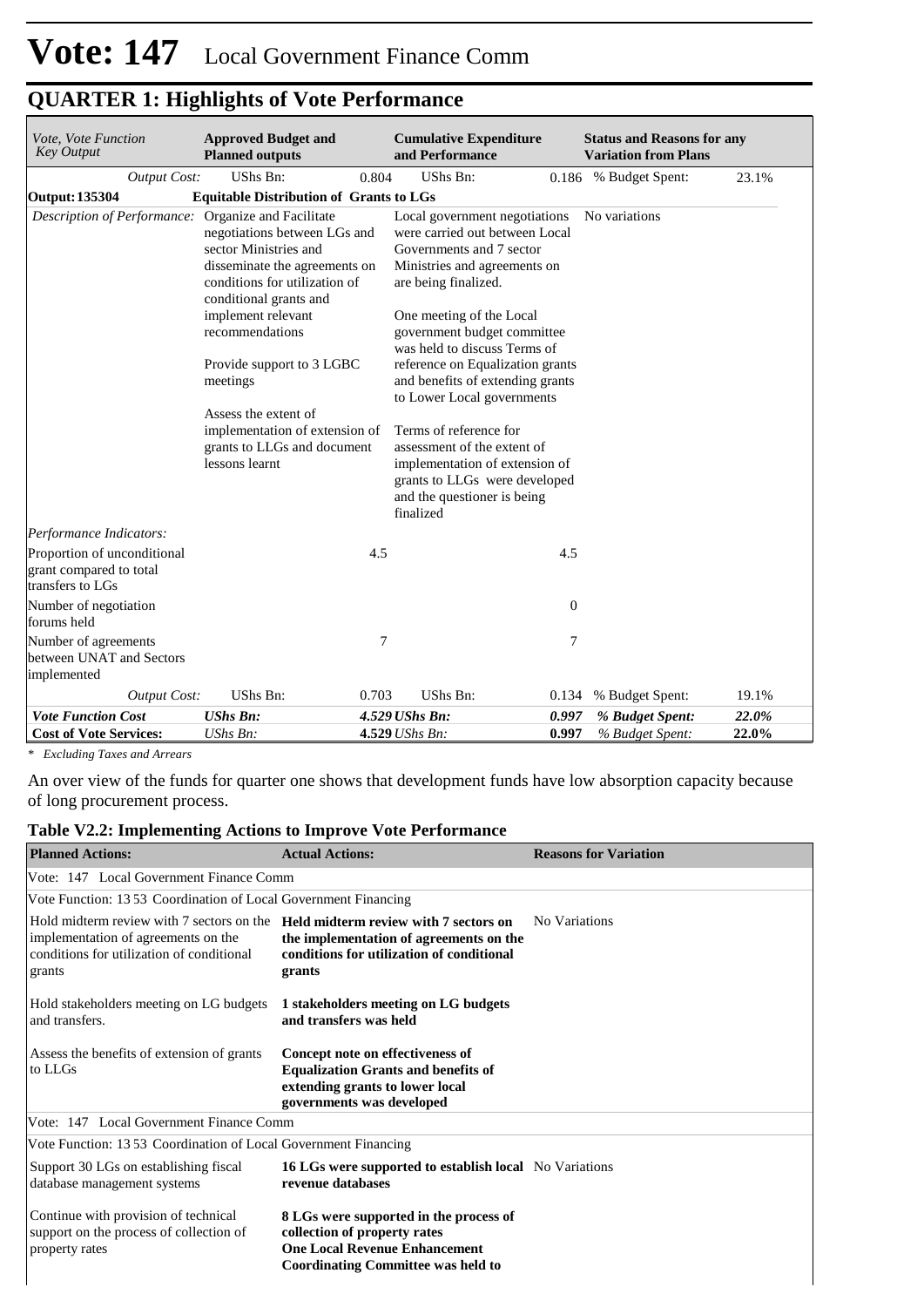# **Vote: 147** Local Government Finance Comm

# **QUARTER 1: Highlights of Vote Performance**

| <b>Planned Actions:</b> | <b>Actual Actions:</b>                                                              | <b>Reasons for Variation</b> |
|-------------------------|-------------------------------------------------------------------------------------|------------------------------|
|                         | discuss the proposed review of the legal<br>provisions for local revenue collection |                              |
|                         |                                                                                     |                              |

# *V3: Details of Releases and Expenditure*

*This section provides a comprehensive summary of the outputs delivered by the Vote and further details of Vote expenditures by Vote Function and Expenditure Item.*

### **Table V3.1: GoU Releases and Expenditure by Output\***

| <b>Billion Uganda Shillings</b>                                 | Approved<br><b>Budget</b> | <b>Released</b> | <b>Spent</b> | $%$ GoU<br><b>Budget</b><br>Released | $%$ GoU<br><b>Budget</b><br><i>Spent</i> | $%$ GoU<br>Releases<br><i>Spent</i> |
|-----------------------------------------------------------------|---------------------------|-----------------|--------------|--------------------------------------|------------------------------------------|-------------------------------------|
| VF:1353 Coordination of Local Government Financing              | 4.53                      | 1.14            | 1.00         | 25.2%                                | 22.0%                                    | 87.4%                               |
| Class: Outputs Provided                                         | 4.26                      | 1.07            | 0.99         | 25.2%                                | 23.1%                                    | 91.8%                               |
| 135301 Human Resource Management                                | 1.27                      | 0.32            | 0.31         | $25.1\%$                             | 24.4%                                    | 97.3%                               |
| 135302 LGs Budget Analysis                                      | 0.30                      | 0.08            | 0.07         | $26.0\%$                             | 23.6%                                    | 91.1%                               |
| 135303 Enhancement of LG Revenue Mobilisation and Generation    | 0.80                      | 0.20            | 0.19         | 24.6%                                | 23.1%                                    | 93.8%                               |
| 135304 Equitable Distribution of Grants to LGs                  | 0.70                      | 0.18            | 0.13         | 25.6%                                | $19.1\%$                                 | 74.6%                               |
| 135305 Institutional Capacity Maintenance and Enhancement       | 1.19                      | 0.30            | 0.29         | 25.3%                                | 24.1%                                    | 95.2%                               |
| Class: Capital Purchases                                        | 0.27                      | 0.07            | 0.01         | $25.0\%$                             | 4.4%                                     | 17.7%                               |
| 135375 Purchase of Motor Vehicles and Other Transport Equipment | 0.27                      | 0.07            | 0.01         | $25.0\%$                             | 4.4%                                     | 17.7%                               |
| <b>Total For Vote</b>                                           | 4.53                      | 1.14            | 1.00         | 25.2%                                | 22.0%                                    | 87.4%                               |

*\* Excluding Taxes and Arrears*

### **Table V3.2: 2015/16 GoU Expenditure by Item**

| <b>Billion Uganda Shillings</b>                          | <b>Approved</b><br><b>Budget</b> | <b>Releases</b> | <b>Expend-</b><br>iture | % Budged<br><b>Released</b> | % Budget<br><b>Spent</b> | %Releases<br><b>Spent</b> |
|----------------------------------------------------------|----------------------------------|-----------------|-------------------------|-----------------------------|--------------------------|---------------------------|
| <b>Output Class:</b>                                     | 0.00                             | 0.00            | 0.00                    | N/A                         | N/A                      | N/A                       |
| 321204                                                   | 0.00                             | 0.00            | 0.00                    | N/A                         | N/A                      | N/A                       |
| <b>Output Class: Outputs Provided</b>                    | 4.26                             | 1.07            | 0.99                    | 25.2%                       | 23.1%                    | 91.8%                     |
| 211101 General Staff Salaries                            | 1.12                             | 0.28            | 0.28                    | 25.0%                       | 24.8%                    | 99.4%                     |
| 211103 Allowances                                        | 0.34                             | 0.08            | 0.08                    | 25.0%                       | 25.0%                    | 100.0%                    |
| 212101 Social Security Contributions                     | 0.09                             | 0.02            | 0.01                    | 25.0%                       | 15.9%                    | 63.8%                     |
| 213001 Medical expenses (To employees)                   | 0.01                             | 0.00            | 0.00                    | 25.0%                       | 12.8%                    | 51.2%                     |
| 213002 Incapacity, death benefits and funeral expenses   | 0.01                             | 0.00            | 0.00                    | 25.0%                       | 24.4%                    | 97.7%                     |
| 213004 Gratuity Expenses                                 | 0.28                             | 0.07            | 0.06                    | 25.0%                       | 21.4%                    | 85.7%                     |
| 221001 Advertising and Public Relations                  | 0.01                             | 0.00            | 0.00                    | 25.0%                       | 25.0%                    | 100.0%                    |
| 221002 Workshops and Seminars                            | 0.22                             | 0.05            | 0.04                    | 25.0%                       | 19.9%                    | 79.8%                     |
| 221003 Staff Training                                    | 0.05                             | 0.01            | 0.01                    | 25.0%                       | 24.9%                    | 99.7%                     |
| 221004 Recruitment Expenses                              | 0.01                             | 0.00            | 0.00                    | 38.2%                       | 24.2%                    | 63.3%                     |
| 221006 Commissions and related charges                   | 0.34                             | 0.09            | 0.08                    | 25.0%                       | 22.6%                    | 90.4%                     |
| 221007 Books, Periodicals & Newspapers                   | 0.01                             | 0.00            | 0.00                    | 25.0%                       | 18.7%                    | 74.7%                     |
| 221008 Computer supplies and Information Technology (IT) | 0.01                             | 0.00            | 0.00                    | 25.0%                       | 1.0%                     | 4.1%                      |
| 221009 Welfare and Entertainment                         | 0.02                             | 0.01            | 0.01                    | 25.0%                       | 25.0%                    | 100.0%                    |
| 221011 Printing, Stationery, Photocopying and Binding    | 0.01                             | 0.00            | 0.00                    | 25.0%                       | 0.0%                     | 0.0%                      |
| 221012 Small Office Equipment                            | 0.00                             | 0.00            | 0.00                    | 25.0%                       | 0.0%                     | 0.0%                      |
| 221016 IFMS Recurrent costs                              | 0.00                             | 0.00            | 0.00                    | 25.0%                       | 1.3%                     | 5.1%                      |
| 221017 Subscriptions                                     | 0.00                             | 0.00            | 0.00                    | 25.0%                       | 25.0%                    | 100.0%                    |
| 222001 Telecommunications                                | 0.04                             | 0.01            | 0.01                    | 25.0%                       | 25.0%                    | 100.0%                    |
| 222003 Information and communications technology (ICT)   | 0.00                             | 0.00            | 0.00                    | 25.0%                       | 0.0%                     | 0.0%                      |
| 223003 Rent – (Produced Assets) to private entities      | 0.19                             | 0.05            | 0.05                    | 25.0%                       | 25.0%                    | 100.0%                    |
| 223005 Electricity                                       | 0.01                             | 0.00            | 0.00                    | 25.0%                       | 0.0%                     | 0.0%                      |
| 223006 Water                                             | 0.00                             | 0.00            | 0.00                    | 25.0%                       | 25.0%                    | 100.0%                    |
| $223901$ Rent – (Produced Assets) to other govt. units   | 0.20                             | 0.05            | 0.05                    | 25.0%                       | 25.0%                    | 100.0%                    |
| 224004 Cleaning and Sanitation                           | 0.02                             | 0.01            | 0.01                    | 38.0%                       | 26.4%                    | 69.4%                     |
| 225001 Consultancy Services- Short term                  | 0.38                             | 0.09            | 0.07                    | 25.0%                       | 17.9%                    | 71.8%                     |
| 225002 Consultancy Services-Long-term                    | 0.14                             | 0.03            | 0.03                    | 25.0%                       | 23.4%                    | 93.5%                     |
| 227001 Travel inland                                     | 0.62                             | 0.16            | 0.16                    | 25.0%                       | 25.0%                    | 100.0%                    |
| 227002 Travel abroad                                     | 0.04                             | 0.01            | 0.01                    | 25.0%                       | 24.1%                    | 96.3%                     |
| 227004 Fuel, Lubricants and Oils                         | 0.05                             | 0.01            | 0.01                    | 25.0%                       | 25.0%                    | 100.0%                    |
| 228002 Maintenance - Vehicles                            | 0.06                             | 0.02            | 0.02                    | 33.0%                       | 24.5%                    | 74.2%                     |
| <b>Output Class: Capital Purchases</b>                   | 0.31                             | 0.07            | 0.01                    | 21.8%                       | 3.9%                     | 17.7%                     |